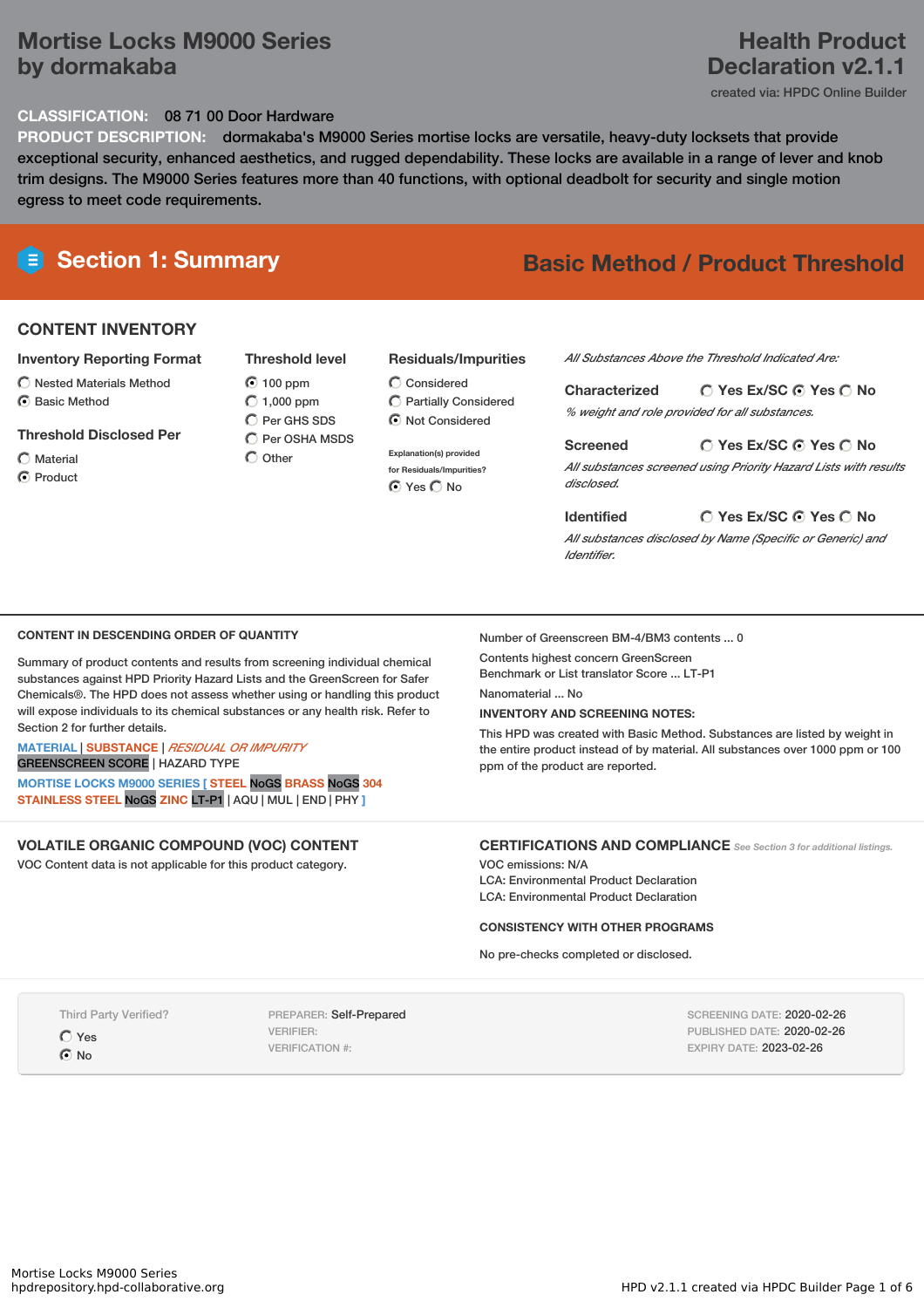This section lists contents in a product based on specific threshold(s) and reports detailed health information including hazards. This HPD *uses the inventory method indicated above, which is one of three possible methods:*

- *Basic Inventory method with Product-level threshold.*
- *Nested Material Inventory method with Product-level threshold*
- *Nested Material Inventory method with individual Material-level thresholds*

Definitions and requirements for the three inventory methods and requirements for each data field can be found in the HPD Open *Standard version 2.1.1, available on the HPDC website at: [www.hpd-collaborative.org/hpd-2-1-1-standard](https://www.hpd-collaborative.org/hpd-2-1-1-standard)*

# **MORTISE LOCKS M9000 SERIES**

PRODUCT THRESHOLD: 100 ppm **RESIDUALS** AND IMPURITIES CONSIDERED: No

RESIDUALS AND IMPURITIES NOTES: No residuals or impurities are expected in these materials at or above the inventory threshold. dormakaba products consist of finished components, and no chemical reactions are needed to develop our products.

OTHER PRODUCT NOTES: -

| <b>STEEL</b>               |                                                                                                     |                                   |                    | ID: 12597-69-2                                              |
|----------------------------|-----------------------------------------------------------------------------------------------------|-----------------------------------|--------------------|-------------------------------------------------------------|
|                            | HAZARD SCREENING METHOD: Pharos Chemical and Materials Library                                      | HAZARD SCREENING DATE: 2020-02-26 |                    |                                                             |
| %: 43.17                   | GS: NoGS                                                                                            | RC:<br><b>Both</b>                | NANO:<br><b>No</b> | ROLE: Chassis case, internal components and<br>rose inserts |
| <b>HAZARD TYPE</b>         | AGENCY AND LIST TITLES                                                                              |                                   | WARNINGS           |                                                             |
| None found                 |                                                                                                     |                                   |                    | No warnings found on HPD Priority Hazard Lists              |
| SUBSTANCE NOTES: -         |                                                                                                     |                                   |                    |                                                             |
|                            |                                                                                                     |                                   |                    |                                                             |
| <b>BRASS</b>               |                                                                                                     |                                   |                    | ID: 12597-71-6                                              |
|                            | HAZARD SCREENING METHOD: Pharos Chemical and Materials Library                                      |                                   |                    | HAZARD SCREENING DATE: 2020-02-26                           |
| %: 38.15                   | GS: NoGS                                                                                            | RC:<br><b>Both</b>                | NANO: No           | ROLE: Levers, roses, cylinder ring and<br>cylinder          |
| <b>HAZARD TYPE</b>         | AGENCY AND LIST TITLES                                                                              |                                   | WARNINGS           |                                                             |
| None found                 |                                                                                                     |                                   |                    | No warnings found on HPD Priority Hazard Lists              |
| <b>SUBSTANCE NOTES: -</b>  |                                                                                                     |                                   |                    |                                                             |
|                            |                                                                                                     |                                   |                    |                                                             |
| <b>304 STAINLESS STEEL</b> |                                                                                                     |                                   |                    | ID: 12597-68-1                                              |
|                            | HAZARD SCREENING METHOD: Pharos Chemical and Materials Library<br>HAZARD SCREENING DATE: 2020-02-26 |                                   |                    |                                                             |
| $\%: 17.92$                | GS: NoGS                                                                                            | RC:<br><b>Both</b>                | NANO:<br><b>No</b> | ROLE: Chassis components, armor plate and<br>strike         |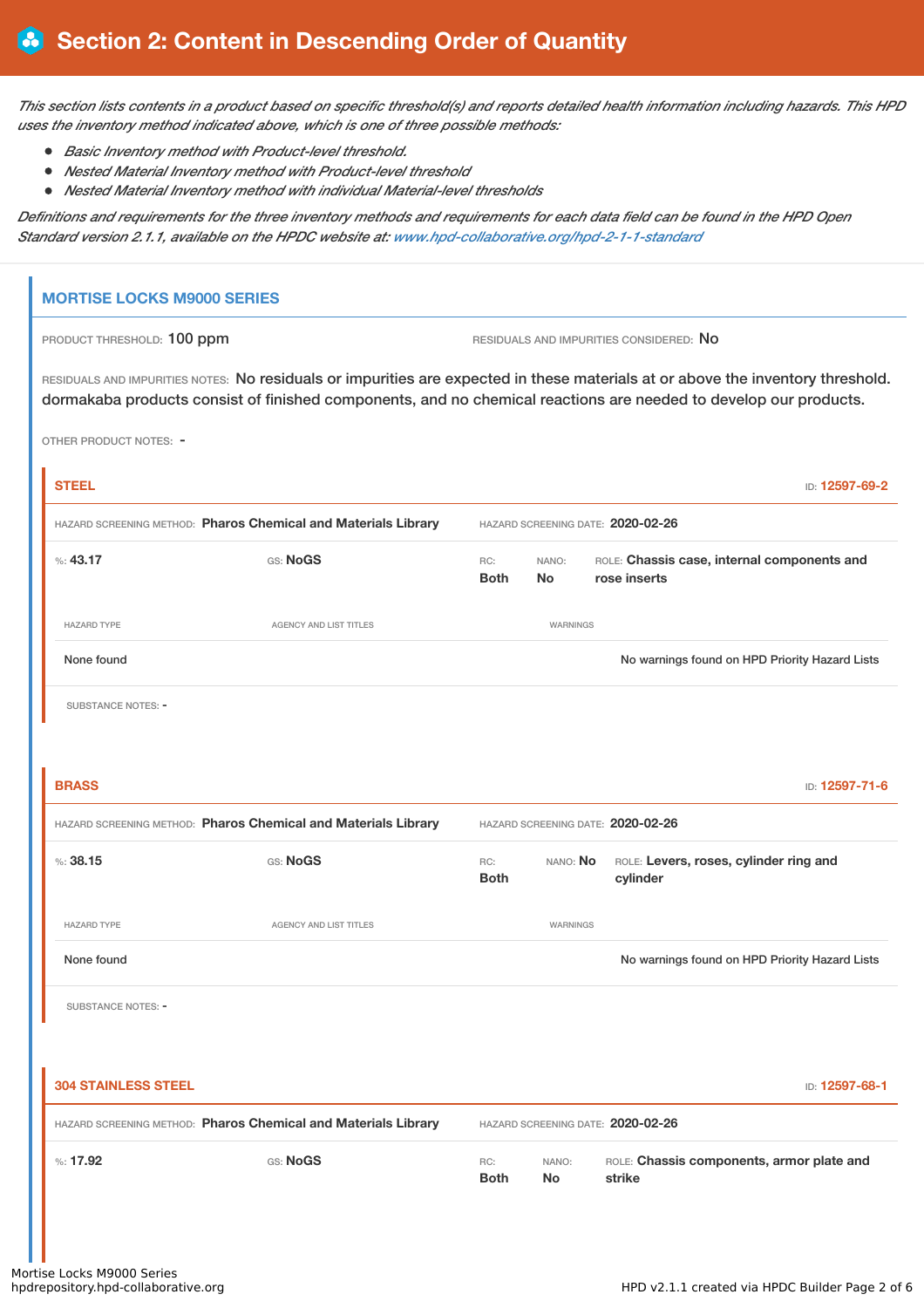HAZARD TYPE **AGENCY AND LIST TITLES** WARNINGS

None found Now arrings found on HPD Priority Hazard Lists

SUBSTANCE NOTES: -

| <b>ZINC</b>                                                    |                                                | ID: 7440-66-6                                                                           |  |  |  |
|----------------------------------------------------------------|------------------------------------------------|-----------------------------------------------------------------------------------------|--|--|--|
| HAZARD SCREENING METHOD: Pharos Chemical and Materials Library |                                                | HAZARD SCREENING DATE: 2020-02-26                                                       |  |  |  |
| % 0.76                                                         | GS: LT-P1                                      | NANO: No<br>ROLE: Lock chassis components<br>RC: Both                                   |  |  |  |
| <b>HAZARD TYPE</b>                                             | <b>AGENCY AND LIST TITLES</b>                  | WARNINGS                                                                                |  |  |  |
| <b>ACUTE AQUATIC</b>                                           | EU - GHS (H-Statements)                        | H400 - Very toxic to aquatic life                                                       |  |  |  |
| <b>CHRON AQUATIC</b>                                           | EU - GHS (H-Statements)                        | H410 - Very toxic to aquatic life with long lasting effects                             |  |  |  |
| <b>MULTIPLE</b>                                                | German FEA - Substances Hazardous to<br>Waters | Class 2 - Hazard to Waters                                                              |  |  |  |
| <b>ENDOCRINE</b>                                               | <b>TEDX - Potential Endocrine Disruptors</b>   | <b>Potential Endocrine Disruptor</b>                                                    |  |  |  |
| PHYSICAL HAZARD (REACTIVE)                                     | EU - GHS (H-Statements)                        | H250 - Catches fire spontaneously if exposed to air                                     |  |  |  |
| PHYSICAL HAZARD (REACTIVE)                                     | EU - GHS (H-Statements)                        | H260 - In contact with water releases flammable gases which<br>may ignite spontaneously |  |  |  |
|                                                                |                                                |                                                                                         |  |  |  |

SUBSTANCE NOTES: Zinc components in the chassis. The hazards associated with zinc are dependent upon the form in which zinc is provided. As zinc is inert upon receipt by dormakaba and unlikely to leach from the lock into the environment, the risk of exposure to zinc components is negligible and the listed hazards can be deemed irrelevant to the end-user.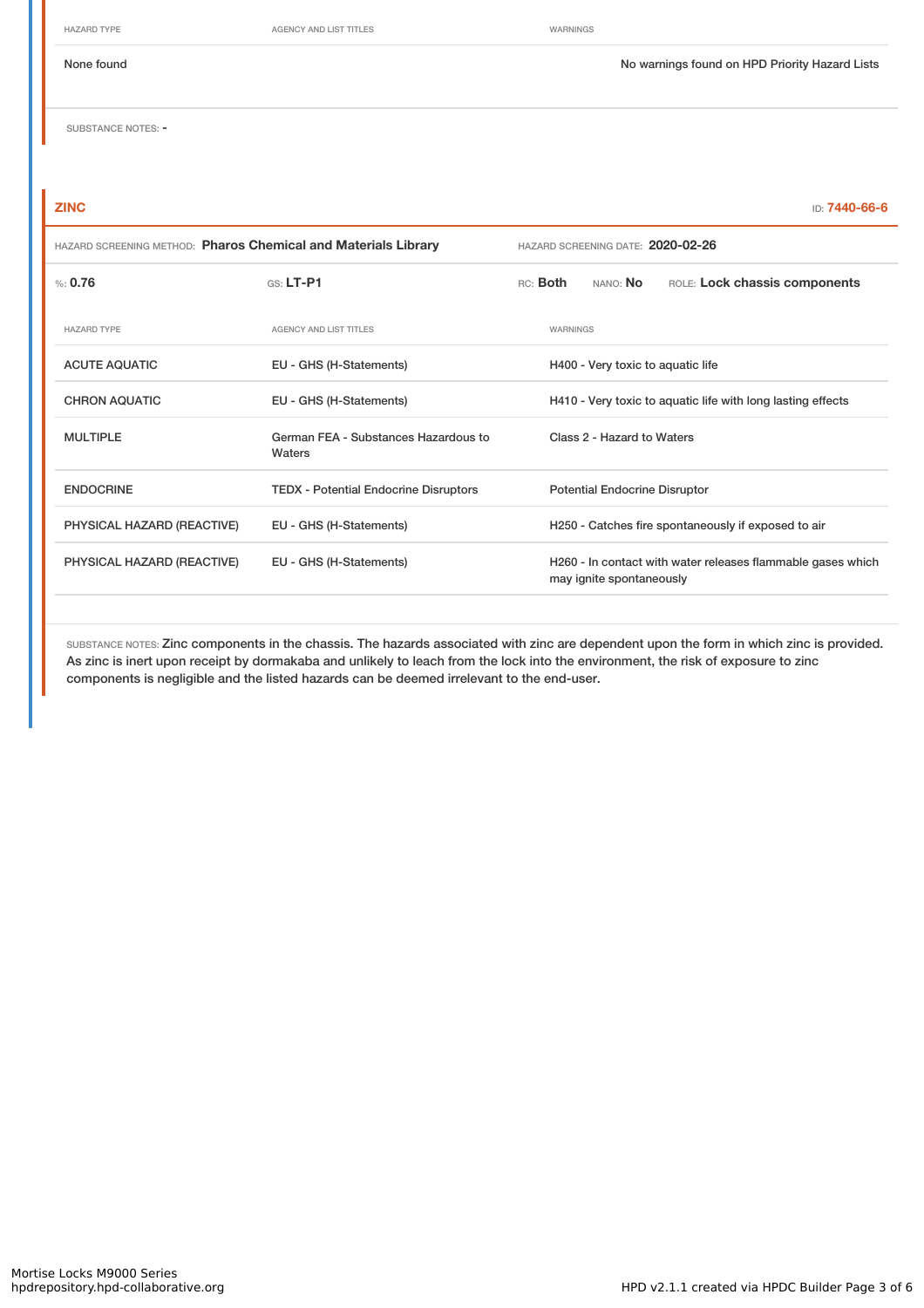This section lists applicable certification and standards compliance information for VOC emissions and VOC content. Other types of *health or environmental performance testing or certifications completed for the product may be provided.*

| <b>VOC EMISSIONS</b>                                                                                                                                                                                                                | N/A                                                      |                                                |                                                    |                                                      |  |
|-------------------------------------------------------------------------------------------------------------------------------------------------------------------------------------------------------------------------------------|----------------------------------------------------------|------------------------------------------------|----------------------------------------------------|------------------------------------------------------|--|
| CERTIFYING PARTY: Self-declared<br>APPLICABLE FACILITIES: This HPD is for a product that<br>is NOT liquid/wet applied.<br><b>CERTIFICATE URL:</b>                                                                                   | <b>ISSUE DATE: 2020-02-</b><br><b>EXPIRY DATE:</b><br>26 | CERTIFIER OR LAB: N/A                          |                                                    |                                                      |  |
| <b>CERTIFICATION AND COMPLIANCE NOTES:</b>                                                                                                                                                                                          |                                                          |                                                |                                                    |                                                      |  |
| <b>LCA</b>                                                                                                                                                                                                                          |                                                          |                                                | <b>Environmental Product</b><br><b>Declaration</b> |                                                      |  |
| CERTIFYING PARTY: Third Party<br>APPLICABLE FACILITIES: Leola, PA, USA<br><b>CERTIFICATE URL:</b><br>https://www.dormakaba.com/resource/blob/17256/8b2fad7f1e5a07a69cc88d9a5cec37d4/epd-<br>ule-m9000-series-ansi-locks-en-data.pdf |                                                          | <b>ISSUE</b><br>DATE:<br>$2014 -$<br>$10 - 28$ | <b>EXPIRY</b><br>DATE:<br>$2019 -$<br>$10 - 27$    | <b>CERTIFIER OR</b><br>LAB: <b>UL</b><br>Environment |  |
| CERTIFICATION AND COMPLIANCE NOTES:                                                                                                                                                                                                 |                                                          |                                                |                                                    |                                                      |  |
| <b>LCA</b>                                                                                                                                                                                                                          |                                                          |                                                | <b>Declaration</b>                                 | <b>Environmental Product</b>                         |  |

|                                                                                                                                                                                                                                 | <b>PUULUUU</b>                                 |                                                 |                                                                                                  |
|---------------------------------------------------------------------------------------------------------------------------------------------------------------------------------------------------------------------------------|------------------------------------------------|-------------------------------------------------|--------------------------------------------------------------------------------------------------|
| CERTIFYING PARTY: Third Party<br>APPLICABLE FACILITIES: Leola, PA, USA<br><b>CERTIFICATE URL:</b><br>https://www.dormakaba.com/resource/blob/17252/8732d9ea6f3b27d5becbc543eeb25930/epd-<br>m9000-series-ansi-locks-en-data.pdf | <b>ISSUE</b><br>DATE:<br>$2014 -$<br>$10 - 28$ | <b>EXPIRY</b><br>DATE:<br>$2020 -$<br>$10 - 27$ | <b>CERTIFIER</b><br>OR LAB:<br>Institut<br><b>Bauen</b><br>und<br><b>Umwelt</b><br>e.V.<br>(IBU) |

CERTIFICATION AND COMPLIANCE NOTES:

# **Section 4: Accessories**

This section lists related products or materials that the manufacturer requires or recommends for installation (such as adhesives or fasteners), maintenance, cleaning, or operations. For information relating to the contents of these related products, refer to their *applicable Health Product Declarations, if available.*

No accessories are required for this product.

# **Section 5: General Notes**

dormakaba has resulted from the merger of the two well-established brands Dorma and Kaba, both known for their expertise in the area of smart and secure access solutions. Together we stand for more than 150 years of security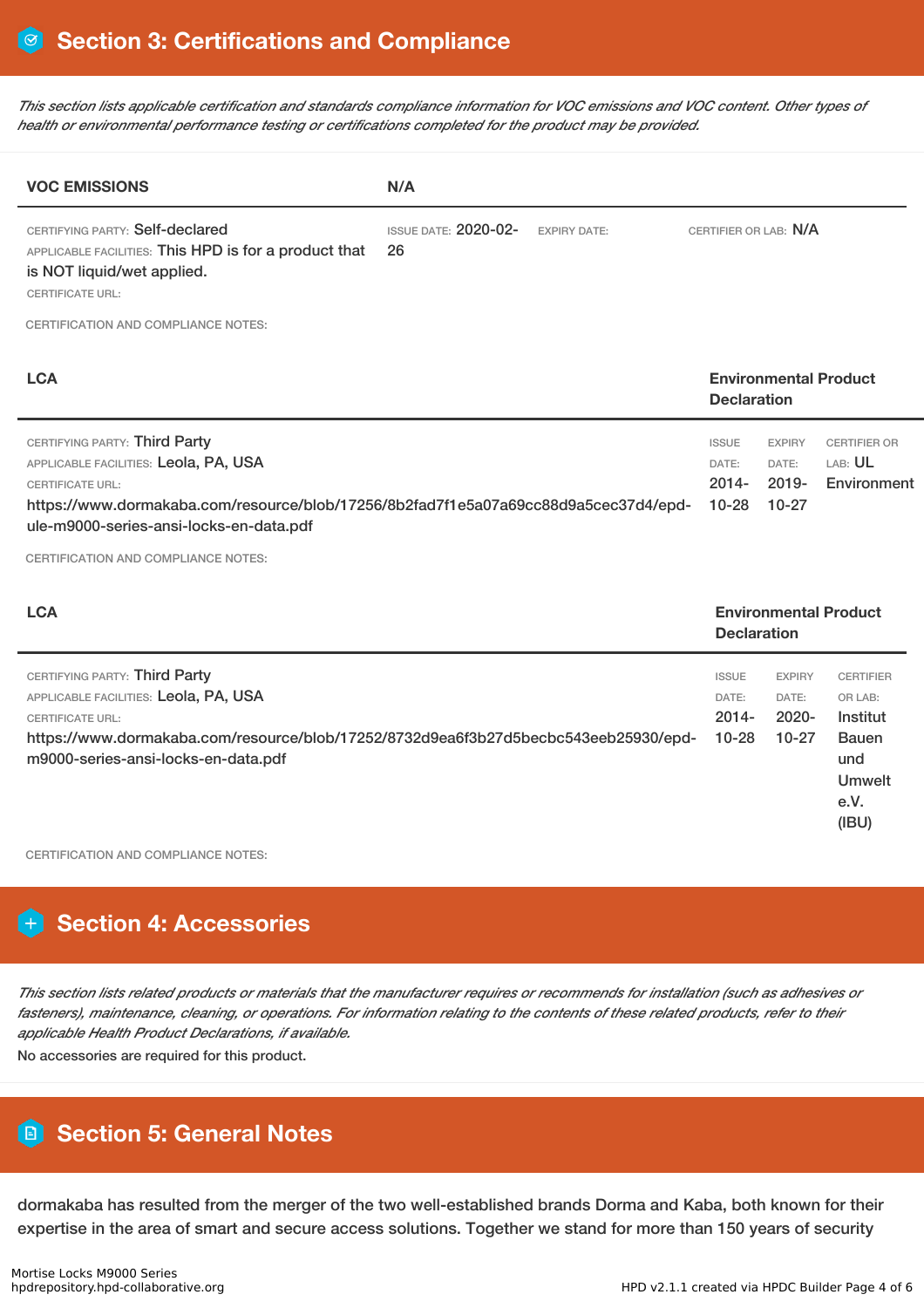and reliability. Our master brand dormakaba stands for our offering of products, solutions and services for secure access to buildings and rooms from a single source. Our global brand power supports us to become the trusted industry leader. For more information, please go to: www.dormakaba.com. The information contained in this HPD is to be used only as a voluntary information on our products. dormakaba makes no representation or warranty as to the completeness or accuracy of the information contained herein. The products and specifications set forth in this HPD are subject to change without notice and dormakaba disclaims any and all liability for such changes. The information contained herein is provided without warranties of any kind, either express or implied, and dormakaba disclaims any and all liability for typographical, printing, or production errors or changes affecting the specifications contained herein. dormakaba DISCLAIMS ALL WARRANTIES, EXPRESS OR IMPLIED, INCLUDING, BUT NOT LIMITED TO, THE IMPLIED WARRANTIES OF MERCHANTABILITY AND FITNESS FOR A PARTICULAR PURPOSE. IN NO EVENT WILL dormakaba BE LIABLE FOR ANY INCIDENTAL, INDIRECT OR CONSEQUENTIAL DAMAGES ARISING FROM THE SALE OR USE OF ANY PRODUCT. All sales of products shall be subject to dormakaba's applicable General Terms and Conditions, a copy of which will be provided by your local dormakaba organisation upon request.